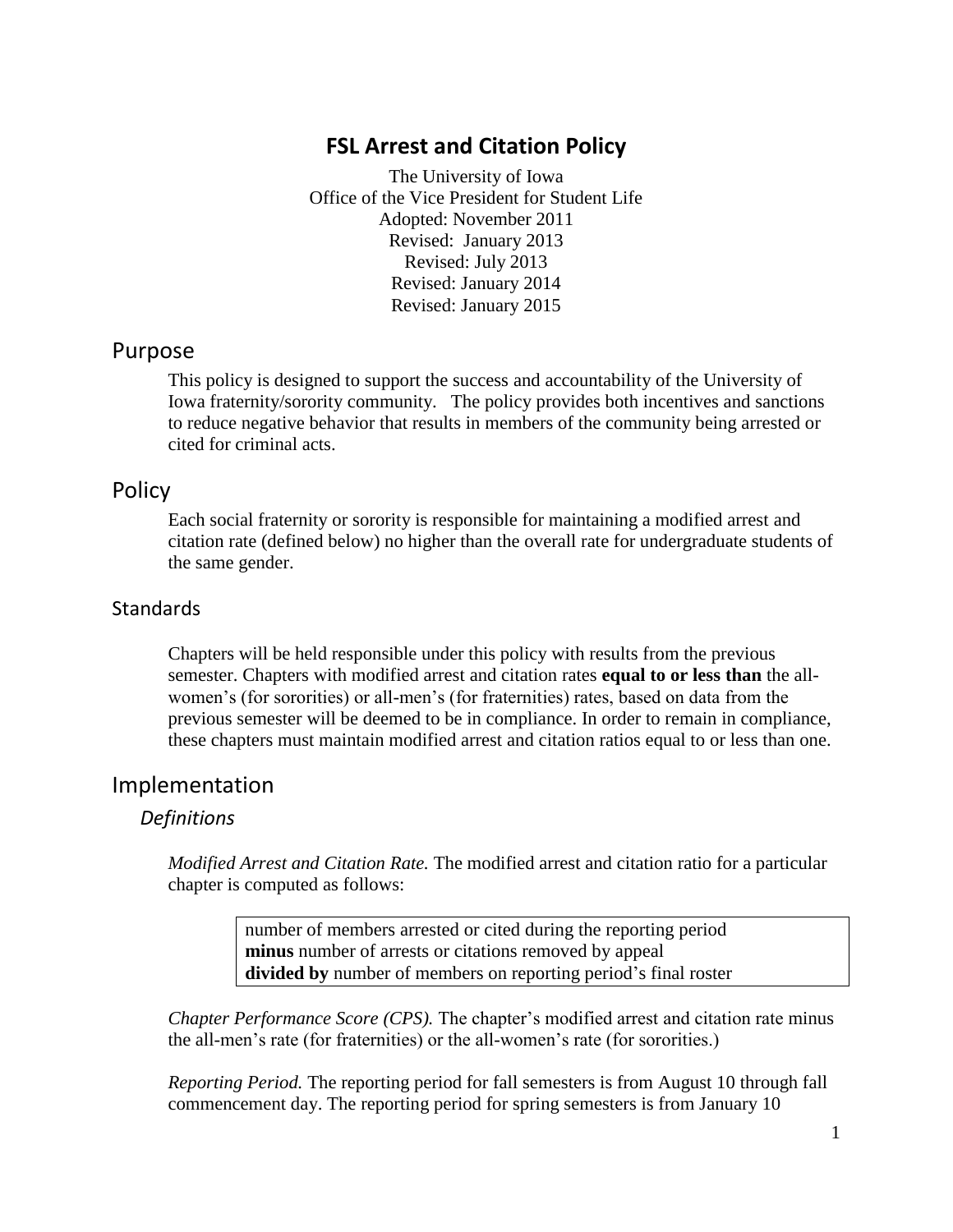through spring commencement day. Arrests and citations occurring outside of the reporting period are not covered by this policy.

*Member.* A member of a chapter is any student who has signed a new member ("gold") card with the Center for Student Involvement and Leadership for that chapter and has not formally resigned or been removed from the chapter.

Any student registered for an Interfraternity Council or Panhellenic Council sponsored fall or spring recruitment program who is arrested or cited during the official dates of recruitment will be included on the arrest and citation report of the chapter they join. The fall or spring recruitment program is considered the entire duration of the program from Orientation until Bid Day, regardless of when official recruitment events occur.

Any student registered for a Multicultural Greek Council or National Pan-Hellenic Council-sponsored fall or spring intake process who is arrested or cited during the official dates of pledge education will be included on the arrest and citation report of the chapter they join.

## *Recognition*

Chapters that are in compliance in a given semester will be recognized as follows.

- The vice president for student life will write to their inter/national headquarters recognizing the chapter's success.
- The chapter will be eligible to request permission to hold an event at which alcohol is served in a university building.
- The chapter will be recognized with a certificate of compliance at the Fraternity  $\&$ Sorority Life annual awards program.
- Members of Interfraternity Council and Panhellenic Council chapters that are in compliance will be released from their University Housing & Dining contracts to move into the chapter house, provided they meet all other requirements established jointly by University Housing & Dining and the Center for Student Involvement and Leadership.
- Chapters will be eligible to apply for grant funding through the Center for Student Involvement and Leadership to be used towards non-alcoholic events of their choosing.
- Chapter tier status will be listed on the Fraternity & Sorority Life website.

#### *Sanctions*

Chapters not in compliance will be subject to the sanctions described in this policy. Sanctions are assessed each semester and become more severe as chapters are further out of compliance. Each semester, chapter tier placement will be determined after the final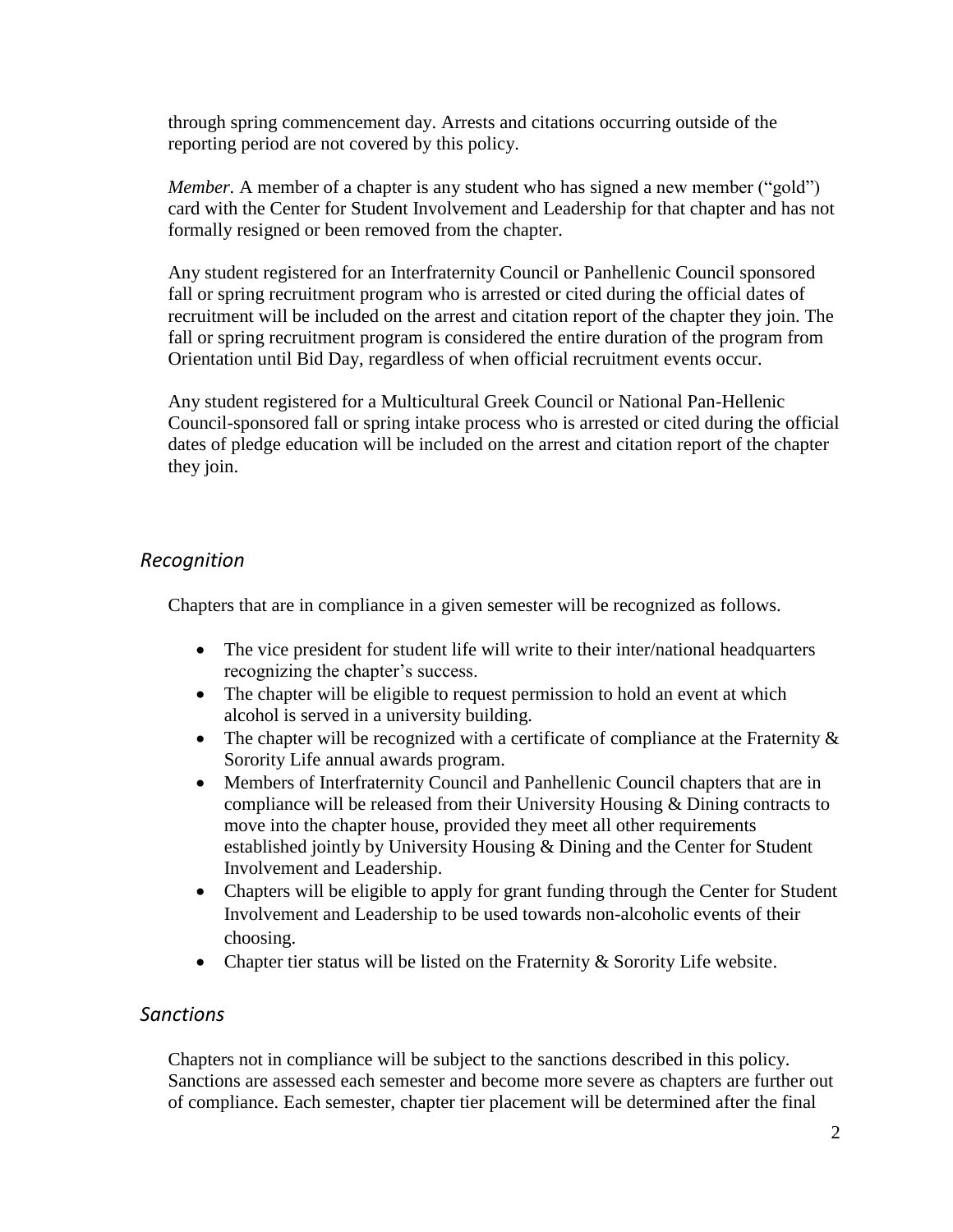arrest and citation percentages have been calculated. Chapters will be placed on the tier relative to the all-male/female arrest and citation average for the University. Chapters out of compliance for four (4) consecutive semesters will be appear at a Show Cause Hearing.

| No Sanctions            | Chapter is in compliance; no sanctions                                         |
|-------------------------|--------------------------------------------------------------------------------|
| CPS less than or        |                                                                                |
| equal to zero $(0)$ .   |                                                                                |
| <b>Tier 1 Sanctions</b> | Chapter must host one $(1)$ non-alcoholic event in order to host two events    |
|                         | at which alcohol is available.                                                 |
| CPS greater than        | Chapter may host no more than one (1) date party or formal.                    |
| 0 and less than or      | Chapter may host no more than six (6) events at which alcohol is               |
| equal to 1.5            | available.                                                                     |
|                         | Chapter is not eligible for UISG funding requests through their                |
|                         | governing council.                                                             |
| <b>Tier 2 Sanctions</b> | Chapter must host one $(1)$ non-alcoholic event in order to host one $(1)$     |
| CPS greater than        | event at which alcohol is available.                                           |
| 1.5 and less than       | Chapter may host no date parties or formals.                                   |
| or equal to 3.0         | Chapter may host no more than four (4) events at which alcohol is              |
|                         | available.                                                                     |
|                         | Chapter is not eligible for UISG funding requests through their                |
|                         | governing council.                                                             |
| <b>Tier 3 Sanctions</b> | Chapter must host two (2) non-alcoholic events in order to host one event      |
| CPS greater than        | at which alcohol is available.                                                 |
| 3.0 and less than       | Chapter may host no date parties or formals.                                   |
| or equal to 5.0         | Chapter may host no more than two (2) events at which alcohol is<br>available. |
|                         | Chapter may not participate in Greek Week or Homecoming.                       |
|                         | Chapter is not eligible for CSIL grant funding requests or UISG funding        |
|                         | requests through their governing council.                                      |
| <b>Tier 4 Sanctions</b> | Chapter must host two (2) non-alcoholic events.                                |
|                         | Chapter may not host any events at which alcohol is available.                 |
| CPS greater than        | Chapter may not participate in Greek Week, Homecoming or                       |
| 5.0                     | Intramurals.                                                                   |
|                         | Chapter is not eligible to have members elected to governing council           |
|                         | leadership.                                                                    |
|                         | Chapter is not eligible for CSIL grant funding requests or UISG funding        |
|                         | requests through their governing council.                                      |
| <b>Show Cause</b>       | Chapter will appear at a "show cause "hearing to explain why it's              |
| Hearing                 | relationship with the University of Iowa should not be terminated.             |
| (4 consecutive semester |                                                                                |
| out of compliance)      |                                                                                |

*CPS is the Chapter Performance Score, defined on page 1.*

Notes on sanctions: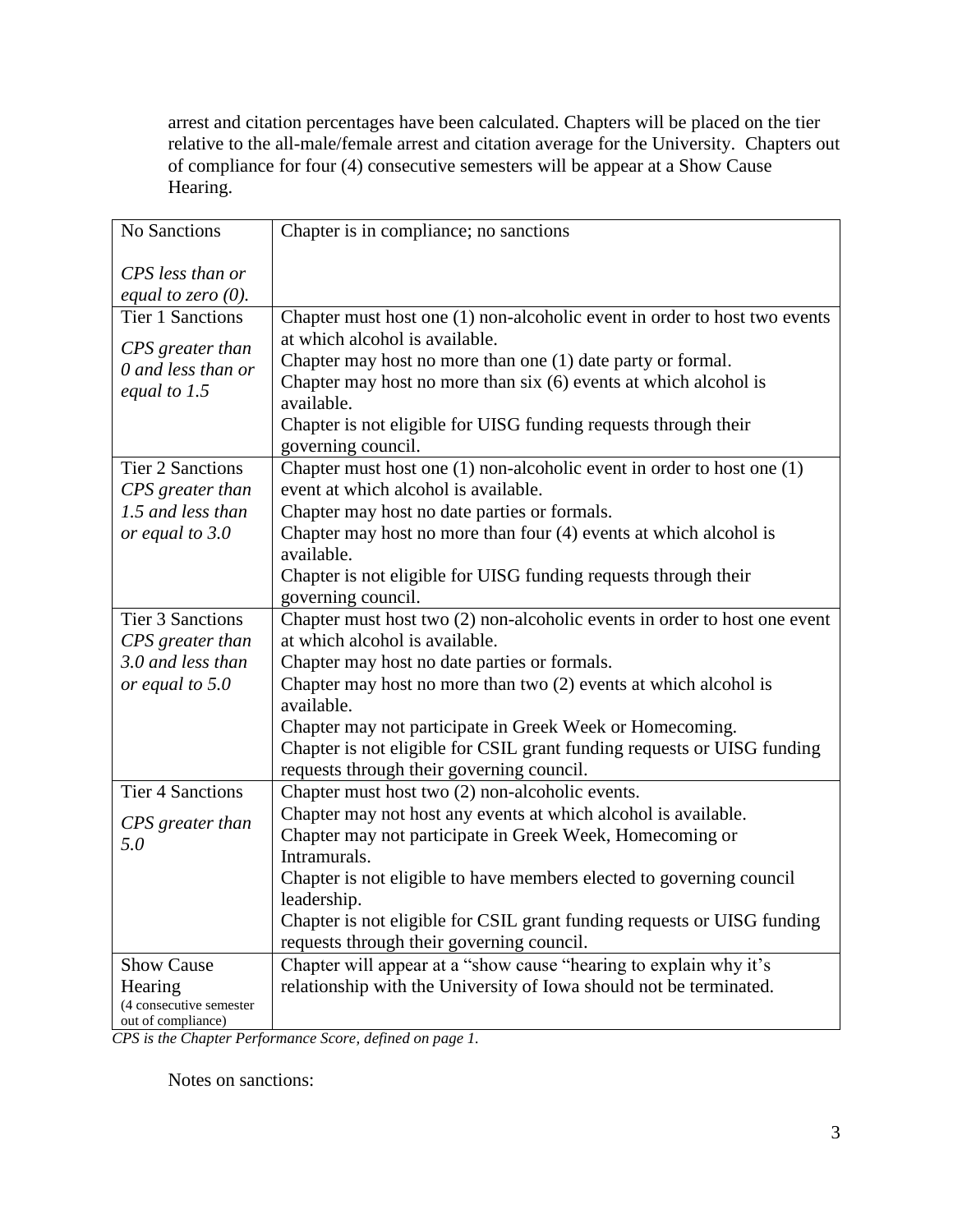- Non-alcoholic events must occur on a Thursday, Friday, or Saturday night between 9:00 PM\* and 1:00 AM.
- A date party or formal at which alcohol is available counts as one (1) of the events for the semester at which alcohol is available.
- Each non-alcoholic event must be held *before* the corresponding event(s) at which alcohol is available.

\*Please Note: This time is different than the IFC and PHC policy requirement. Please plan accordingly when planning a non-alcoholic event you wish to count for the A & C Tier requirements.

#### *Appeals*

Chapters may request recalculation of their modified arrest and citation ratio for any of the following reasons:

- 1. A member who was reported as arrested or cited was acquitted of all the charges arising from the incident.
- 2. All of the charges from an incident were dropped for reasons *other than* entry into the Johnson County diversion program.
- 3. The member was removed from the chapter as the result of the arrest or citation.
- 4. The member had not yet joined the chapter at the time of the incident.
- 5. The chapter took internal, meaningful action to hold the member accountable, and support behavior change, with appropriate documentation. This action must be in addition to any other sanctions imposed by the university. In general, actions that are information only (e.g., prepare and present a program) have not been shown to support behavior change. Chapters may consult with the Dean of Students or Center for Student Involvement and Leadership staff members for assistance in identifying meaningful actions. *(this option is available for only one member or 2% of the membership, whichever is greater, per semester)*

In addition, chapters may request that their arrest and citation count be reduced by one (1). The Dean of Students will consider the total pattern of the chapter's behavior in granting or denying the request.

Appeals must be filed within ten (10) days of the notice of sanction, accompanied by appropriate documentation. Appeals will be considered by the Dean of Students, whose decision will be final.

#### *Show cause hearing*

Show cause hearings will be heard by a board consisting of the Dean of Students, the presidents of the Panhellenic Council, the Interfraternity Council, the National Pan-Hellenic Council, and the Multicultural Greek Council, or their designees. The associate director of the Center for Student Involvement and Leadership will serve *ex officio* without vote. The board will hear evidence and arguments presented by the chapter and reach a decision by majority vote.